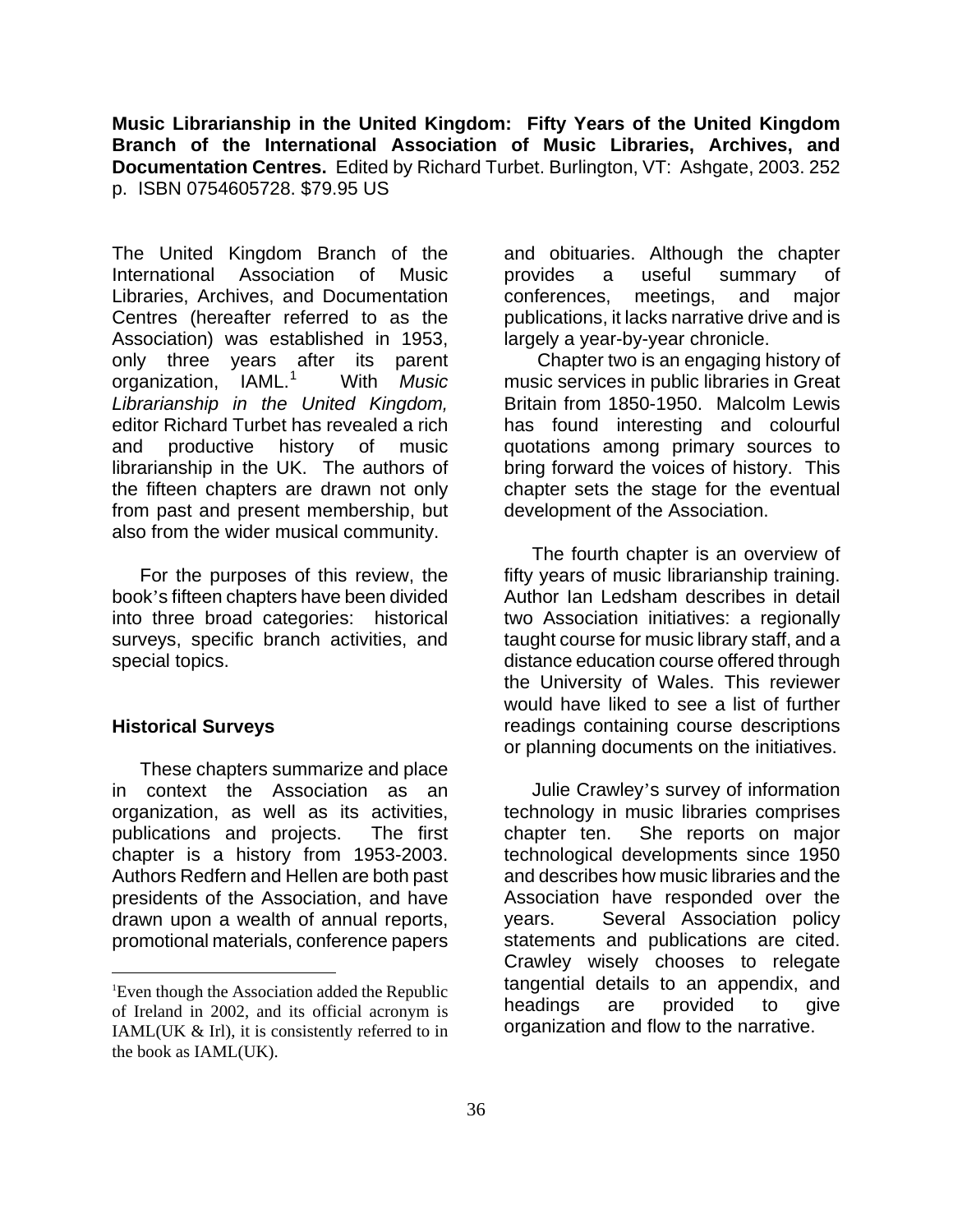In chapter eleven, "Co-operation in Music Libraries," Pamela Thompson provides an excellent survey of the Association's collaborative projects and initiatives. Many of these are treated in other chapters as well, but to see them brought together in one chapter makes an impressive list. Of particular interest is the discussion of the Association's planning activities, including the Music Library Information Plan (1993).

Former Association president Roger Taylor uses his experience in Albania in the mid-1990s to illustrate his theme of international outreach in chapter fourteen. Taylor's narrative style quickly engages the reader as he outlines some of the rewards and pitfalls of volunteer work.

## **Specific Branch Activities**

Chapter five, "Musaurus and Musbib," is problematic. First, it is largely a reprint of the Introduction from the 1991 edition of *Musaurus* (a music thesaurus) that should have been revised and brought up to date. It is not made clear whether 1991 was the first edition, whether there have been others, and who uses it. Second, although the authors' stated goal of simplifying the various music thesauri is laudable, this reader is unconvinced of their success. Their insistence on a subject rather than an alphabetical listing, and their use of an "=" sign instead of the now-familiar "UF" abbreviation, seems to obfuscate rather than clarify meaning. *Musbib* was a bimonthly index to music literature begun in 1991, and the chapter does not indicate whether this project is ongoing.

Malcolm Jones, in chapter seven, gives a concise (six-page) history of *Brio*, the Association's journal. He traces the changes in editorship over nearly forty years (the journal began in 1964) as well as the resulting changes in manifesto. Jones draws on his experience as editor of *Brio* from 1973-81 as well as his involvement with the Association (President, 1986-89).

In chapter eight, John Wagstaff gives a readable and well-researched history of the Association's library. The SWOT analysis (strengths, weaknesses, opportunities, threats) is notable as a clever and concise way to summarize information about the library. It would be interesting to know if other music library associations have their own libraries, and what role they play.

Chapters twelve and thirteen focus on two Association projects: Cecilia and Encore! Each chapter's authors present the evolution of their respective projects, place the projects in context of user needs in the UK, and identify setbacks caused by changes in funding or local government policy. In chapter thirteen, Jones and Gough do an excellent job of describing the variety of Encore! users and provide usage statistics as well. Although continued funding for both projects was in question at the time of writing, a check by this reviewer of the Web sites indicates that both are still online and searchable.

## **Special Topics**

The third chapter, "Music information skills at the University of Reading," describes the information skills program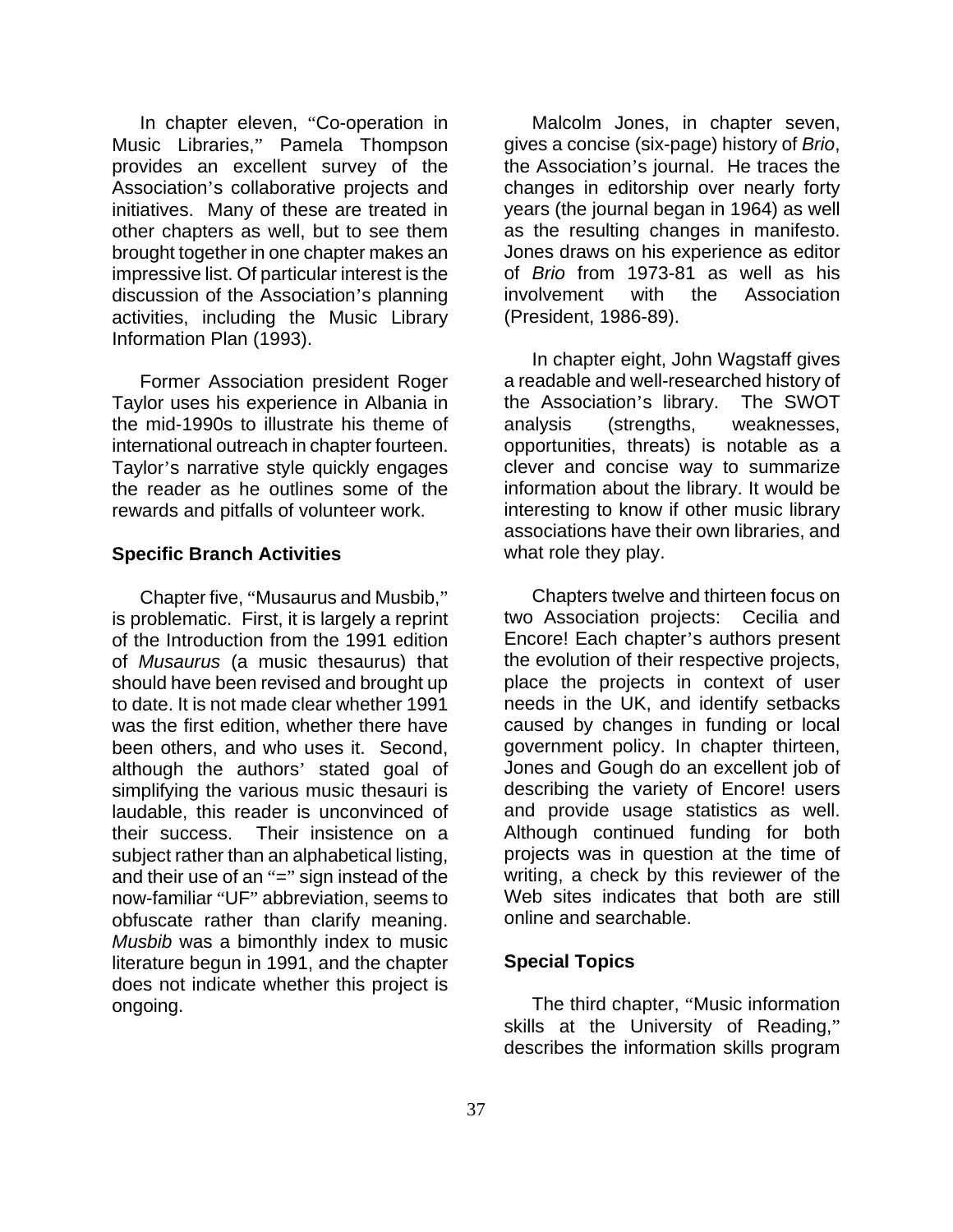at the University of Reading's music library. It is unclear why this chapter was included as library instruction articles abound every year and Cipkin presents no new models.<sup>[2](#page-2-0)</sup>

 $\overline{a}$ 

<span id="page-2-0"></span><sup>2</sup> *Reference Services Review* publishes an annual bibliography of recent articles in library instruction. See Anna Marie Johnson et al., "Library Instruction and Information Literacy— 2003," *Reference Services Review* 32, no. 4 (2004): 413-42.